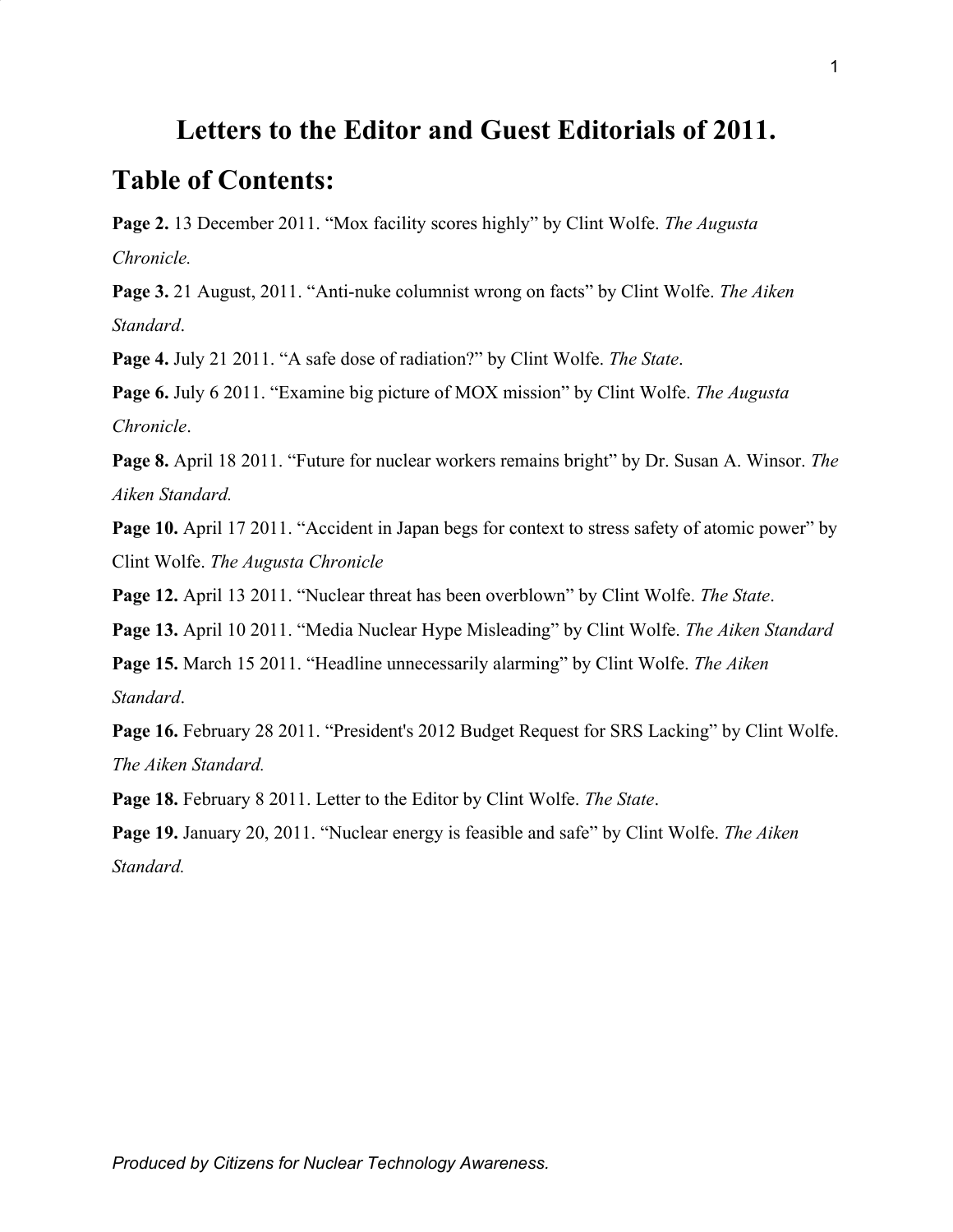13 December, 2011

Letter to the Editor *The Augusta Chronicle* - Augusta GA

### **MOX facility scores highly**

The Nuclear Regulatory Commission announced in a letter Dec. 5 that it will hold a public hearing on Dec. 15 at Newberry Hall to present its findings on the performance of the work for fiscal year 2011 on the Mixed Oxide Fuel Fabrication Facility at Savannah River Site.

This annual performance evaluation's bottom line is that the NRC found no issues meeting the criteria for "requiring management attention." For those of us who have been involved in large government projects before, this kind of report card is almost unheard of. The National Nuclear Security Administration and its prime contractor, Shaw AREVA MOX Services, are to be congratulated for outstanding performance.

The Savannah River Site's future will be enhanced as an enduring site if the U.S. Department of Energy, NNSA and their contractors continue to set the standard for performance that we have grown to expect of them.

Clint Wolfe Aiken, S.C.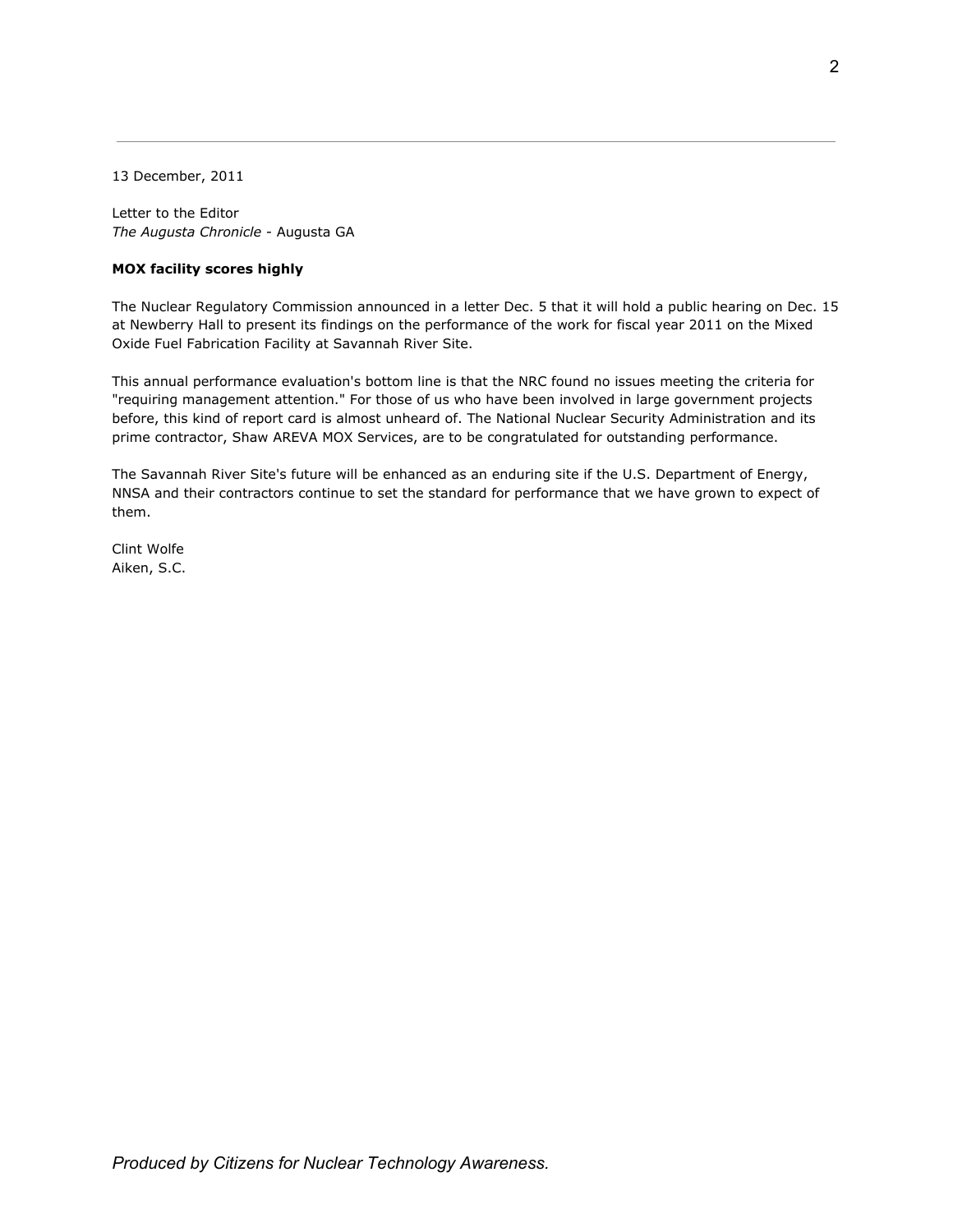21 August, 2011

Letter to the Editor *The Aiken Standard* - Aiken SC

#### **Anti-nuke columnist wrong on facts**

A guest column by an anti-nuclear alarmist in The State newspaper on July 29 addressed potential missions at the Savannah River Site. He chose to play on readers' emotions in lieu of using facts.

He said the nuclear industry engages in "indiscriminate nuclear dumping." Nuclear waste sites are robust engineered facilities, well characterized, permitted and monitored. "Dump" is an inaccurate and inflammatory descriptor for nuclear waste disposal facilities.

He referred to "deadly" high level waste at SRS. I suppose it is deadly in the sense that a 10-story building is deadly. That is, if you choose to jump off the building or hug the high level waste they could both kill you. But why would you do that? Nuclear waste has never killed anybody.

He said there is "no market" for "dangerous" MOX fuel. That will come as a surprise to the more than 30 nuclear power plants currently using MOX fuel and the 20 more planning to use it. He doesn't say why it is "dangerous." When electric power producers can purchase the fuel and recover their costs for necessary analyses and regulatory hurdles there will be a market for this fuel. It is a business decision.

If our country is going to progress and eventually close the nuclear fuel cycle, the professionals at the SRS are the best qualified people in the country to do the job successfully and safely. Let's let them do it.

Clint Wolfe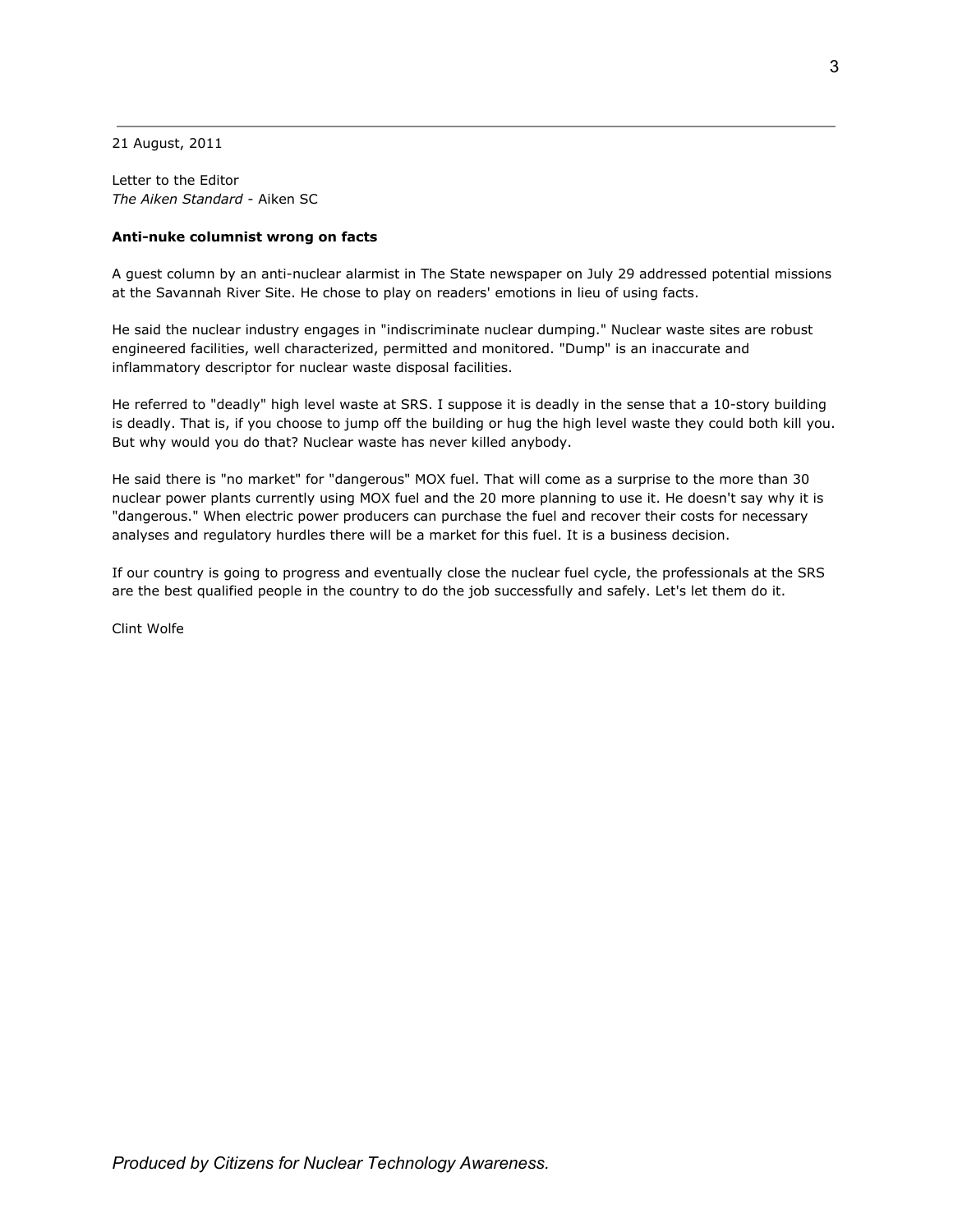July 21, 2011

Guest Column in *The State* - Columbia SC

#### **Wolfe: A safe dose of radiation? by Clint Wolfe**

"Hormesis," a Greek word meaning "impel, urge on," refers to the phenomenon by which gradually adding a toxic substance to an organism produces an initial beneficial effect. For example, if you had no salt in your body you could not live, and as you added salt, your health would improve. At some point, adding more salt would be harmful. The same effect is seen with vitamins and minerals, as there are many that you can't live without but that are toxic in high doses. This also is true of certain vaccines, which are small quantities of viruses that, when introduced to the body, stimulate a protective immune response.

The concept of small doses of radiation having beneficial effects on living organisms fits this model but is contradictory to the often-quoted idea that "there is no safe level of radiation." This pronouncement derives from a data treatment called "linear no threshold" or LNT. It assumes that, if there is an observed detrimental effect of very high levels of radiation on human health, then there will be a proportionate detrimental effect at lower levels of radiation.

Those who use this methodology also often assume that doses are cumulative across individuals in a large group. To illustrate, assume that 100 aspirin tablets represent a fatal dose to an individual. LNT suggests that if you give one aspirin to 100 people, then one of them will die because, in total, a fatal dose has been delivered. It is in this way that large numbers of cancer deaths are projected from very low radiation exposures to very large populations. Now you know where all those alarming projections of cancer deaths originate. We've been duped.

It's hard to argue that ionizing radiation has no effect on human cells, as it is generally agreed that DNA alterations in a cell could result from absorbing ionizing radiation and possibly lead to formation of a cancer. But to put that argument in perspective, background radiation contributes about 0.00004 percent of the body's total DNA alterations, with 99.99996 percent coming from other causes. This comparison and others are discussed in Alan E. Waltar's book, *Radiation and Modern Life*.

Although the LNT methodology is useful for providing a basis for protection for radiation workers, there are no credible empirical data implicating low levels of ionizing radiation in human-health problems. This is not surprising in light of the incredibly low impact of radiation on total DNA alterations.

On the other hand, there are considerable data on laboratory animals and selected populations of humans from epidemiological studies that show beneficial effects of low levels of radiation. According to the Centers for Disease Control, the states with the lowest cancer death rates are largely those with the highest background radiation levels. A 10-year study of 70,000 shipyard workers building nuclear-powered ships showed that those who received radiation doses higher than the levels of the non-nuclear workers at the same location had lower death rates from leukemia and lymphatic cancers. The correlations are astounding, although one must be cautious in assigning cause-and-effect relationships based on these kinds of data, because not all of the potentially important variables are well-controlled. Attempts to glean health effects from low-level exposures to radiation often are doomed because other variables such as lifestyle and diet may dwarf the effects of radiation.

My point is that even if you don't believe that some low levels of radiation are good for you, perhaps we can stop the hysteria about low levels causing harm. Based on what we know to date, there's no reason to think that even the most highly irradiated workers at Fukushima will suffer harmful health effects.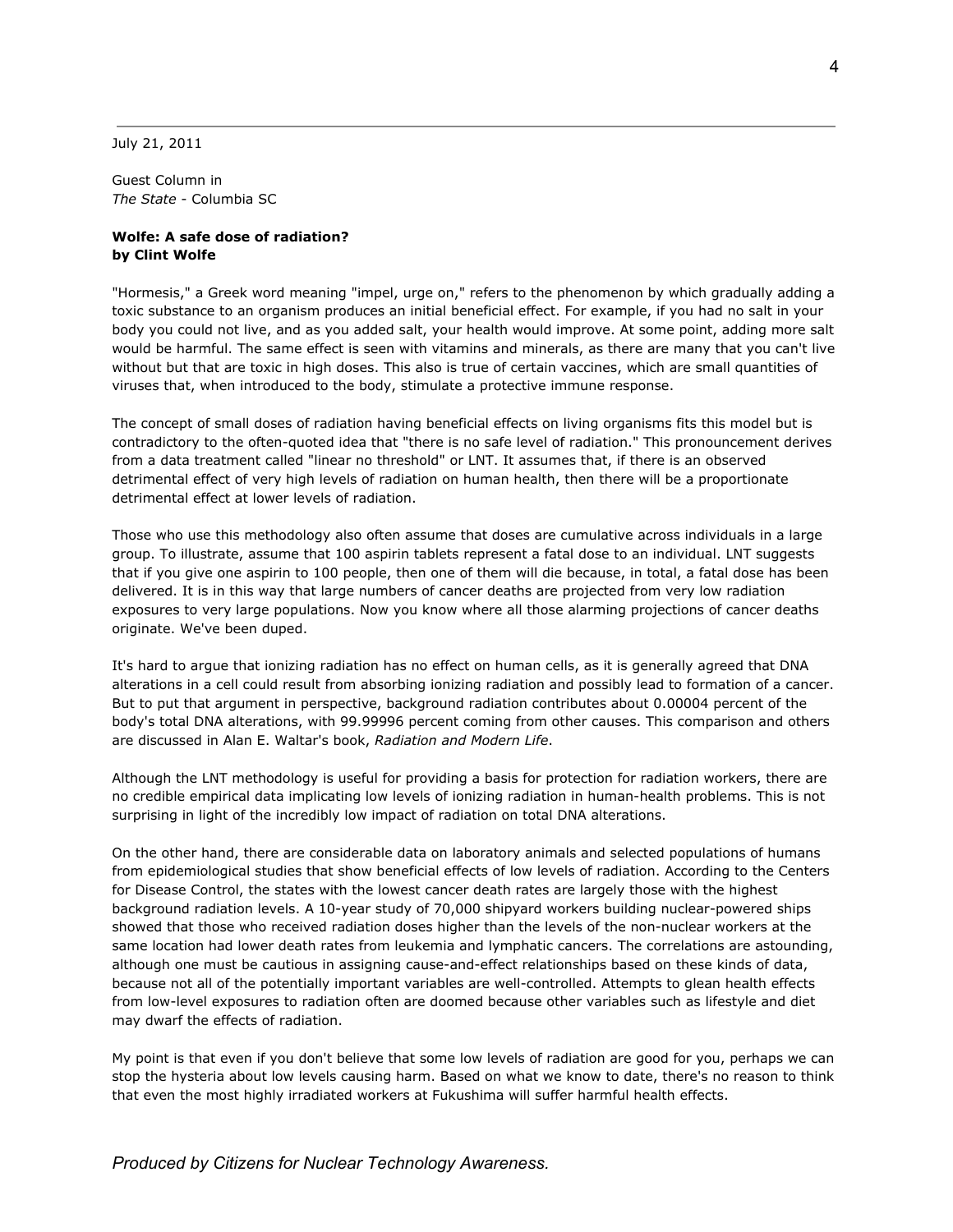Espousing a hypothesis that is so contrary to conventional wisdom always carries the risk of being labeled a kook. Not wanting to be so labeled, I will not recommend a daily dose of low-level radiation. (Of course, I don't have to do that; you are already getting it.) What I do recommend is that, the next time you hear a prophecy of doom due to exposure to low levels of radiation, you take it with a healthy grain of salt.

*Dr. Wolfe is executive director of Citizens for Nuclear Technology Awareness in Aiken. Reach him at cnta@bellsouth.net.*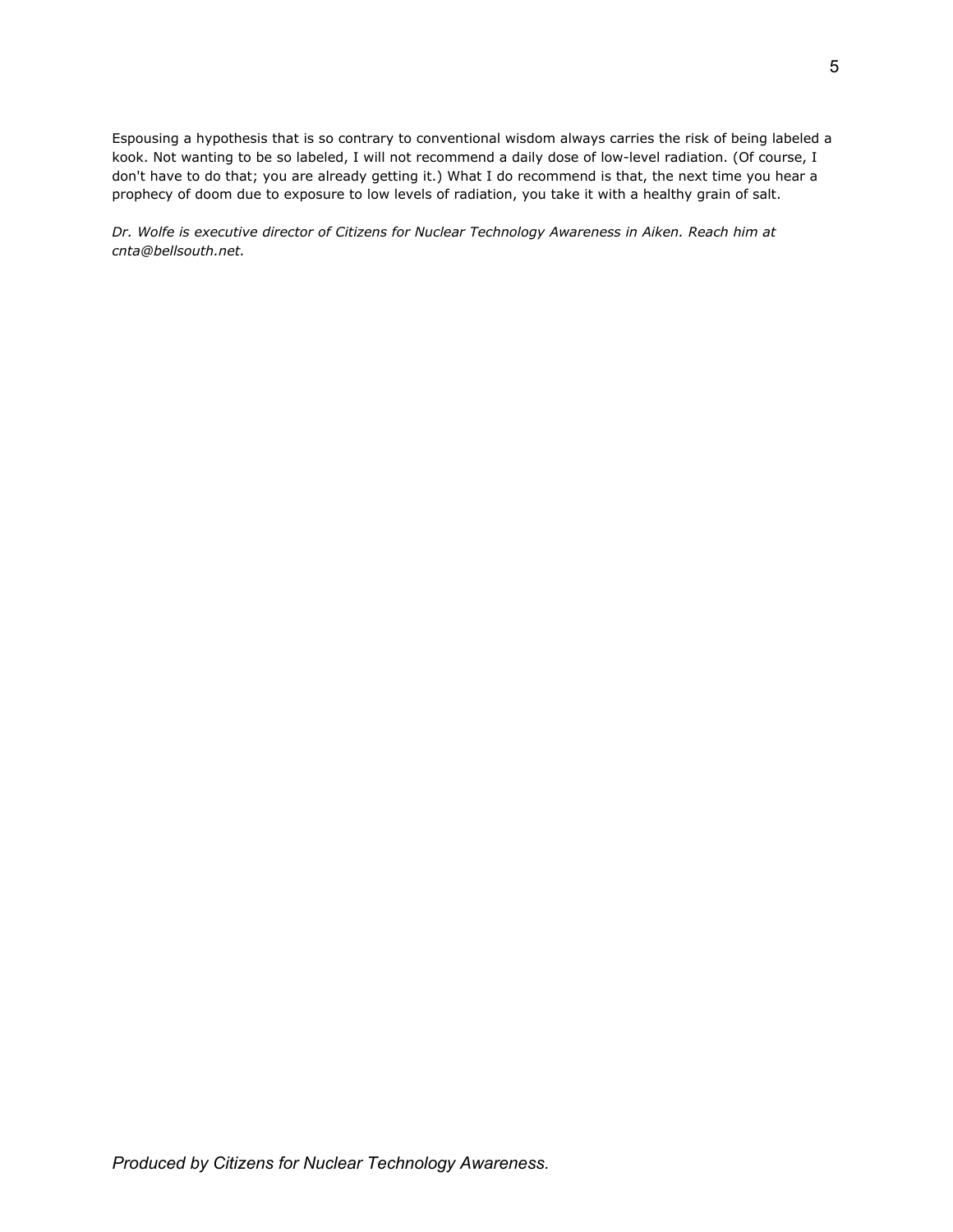July 6, 2011

Letter/column in *The Augusta Chronicle* - Augusta GA

#### **Examine big picture of MOX mission**

A reader's letter to the editor June 27 ("Rethink the MOX mission at SRS") expressed his opinion that the mixed-oxide fuel project should be reconsidered -- an opinion to which he is certainly entitled.

I would like to first consider his reference to cost vs. the alternative. The decision to make MOX fuel out of weapons-grade plutonium was reached after considering numerous disposition paths. Each of the alternatives had financial, technical or political shortcomings. Discussions with the Russians over how to dispose of plutonium became necessary after agreements between our countries in 1993 that provided for the dismantling of U.S. and Russian nuclear weapons.

Reciprocity was a given as a matter of trust, and the Russians would not consider treating highly enriched uranium and plutonium as wastes. They maintained, and correctly so, that these materials were valuable sources of energy. As a consequence, blend-down of highly enriched uranium from former Soviet nuclear weapons that were aimed at us and our allies now provides 50 percent of our nuclear generated electricity in the United States today.

This agreement already has netted a huge economic benefit to the United States and to any country with nuclear-generating capacity, as the cost of uranium for fuel has been moderated by this huge supply from the Russian and U.S. arsenals.

The plutonium portion of the weapons agreements was slower in coming to fruition, but each country committed to an initial disposition of 34 metric tons with more possibly to follow. This represents about 50 percent of all the weapons-grade plutonium ever produced in the United States. Conversion of this material into mixed-oxide fuel will power a million homes for more than 50 years, and that energy is worth tens of billions of dollars.

Choosing to delay or cancel the MOX project would require revisiting all the old alternatives, including surveillance, and all of them cost a lot of money. Add to that the potential for our treaty partners to take exception to our reneging, and we introduce the possibility of the loss of credibility in a crucial area of our foreign policy. The Russians were suspicious of proposed disposition paths that left the plutonium in a recoverable state.

So a big-picture look at the MOX project reveals advantages that can't be measured in mere dollars and cents. The project has helped kick-start a dormant nuclear manufacturing supply chain whose rebirth is a must if we are to build the next generation of nuclear power plants.

MOX represents the culmination of two superpowers stepping back from the unthinkable and converting an awesome amount of potential destruction into energy, while rendering the plutonium unusable for weapons for all time.

This modern example of "swords to plowshares" is an amazing achievement in our foreign policy and how we interact with our former adversary. Trashing that accomplishment in the name of tight budgets would be penny-wise and pound-foolish.

Clint Wolfe Aiken, S.C.

*Produced by Citizens for Nuclear Technology Awareness.*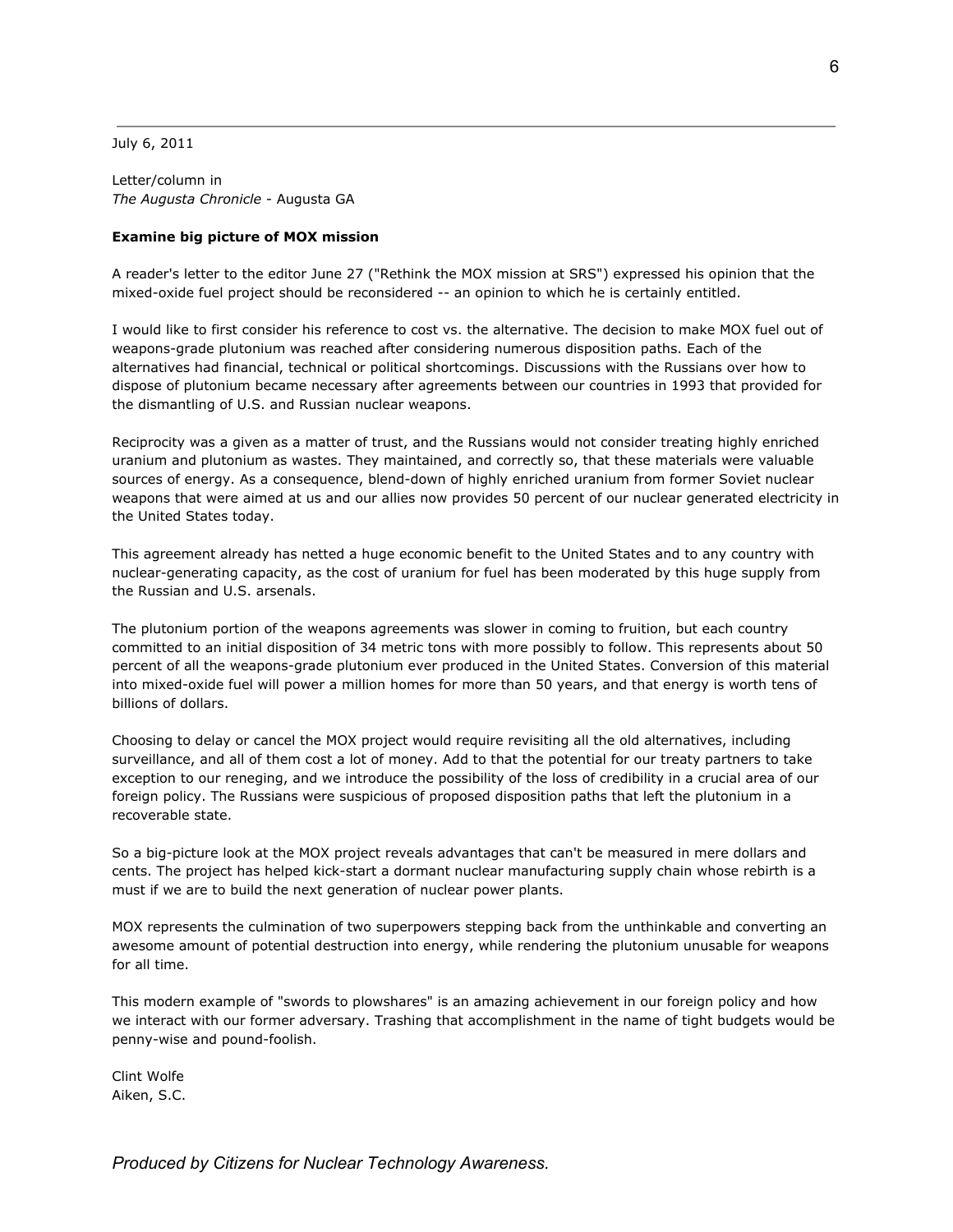(The writer is executive director of Citizens for Nuclear Technology Awareness, and formerly chaired the Technical Advisory Panel to the Department of Energy's Plutonium Focus Area.)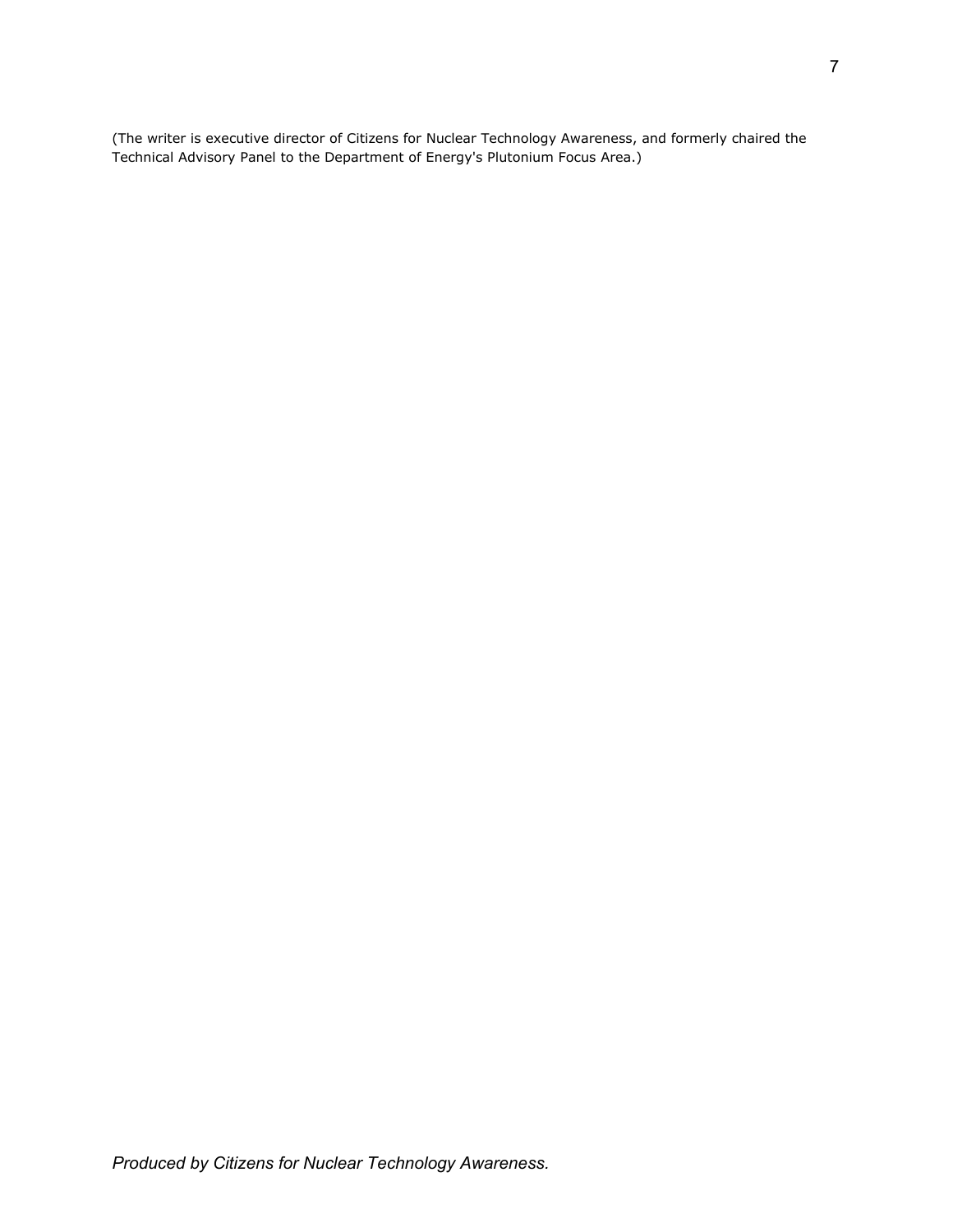April 18, 2011

Editorial in *The Aiken Standard* - Aiken SC

## **Future for nuclear workers remains bright by Dr. Susan A. Winsor**

Interestingly, our region today finds itself at the heart of the atom's rebirth. After three dormant decades, reliance on nuclear power is increasing as electric utilities in South Carolina and Georgia move forward with new construction of additional units at their existing nuclear plant sites at V.C. Summer and Vogtle, and government initiatives progress such as the Mixed Oxide Fuel (MOX) facility at the Savannah River Site.

Nuclear energy is a growth industry. Local nuclear employers estimate they will need 10,000 new workers to support their ventures over the next decade including professional, engineering, craft, and technical. This was confirmed in a 2009 study conducted by the consulting firm of Booz, Allen & Hamilton for the SRS Community Reuse Organization (SRSCRO).

Retirements and attrition in the experienced workforce and a lack of understanding about nuclear career opportunities among young people have left employers perilously short of the qualified talent they will need in the years ahead. Students in middle and high school today will be needed to advance our nation's energy independence.

Even as more than 1,000 employees will be impacted as part of the recently announced workforce restructuring from one of eight current contractors at SRS, it has been reported that more than 2,000 job listings exist in a data base at the workforce transition office for consideration.

The long-term demand for nuclear power is strong. In recent days, comments of support for this vital energy source have poured from our region's utilities, renowned scientists, regulators, members of Congress, the White House, and those potentially most affected - neighbors to our existing nuclear power plants.

President Obama's support for nuclear energy is clear in his March 30 remarks on America's Energy Security where he touted the significant benefit of nuclear energy as a non-carbon emitting power source that provides one-fifth of our nation's electricity. He emphasized the importance of continuing to invest in a workforce that leads to energy independence for our nation.

All have cautioned against a rush to judgment based on still unfolding events at the Fukushima reactors following Japan's record earthquake and devastating tsunami, rightly reminding us that no energy source, including oil and coal, is without risks.

The fact is - locally we depend on nuclear energy for our energy needs. South Carolina's five nuclear units supply about one half of the state's electricity demand. In Georgia, four nuclear units account for more than 25 percent of the state's electricity.

We also depend on highly skilled nuclear workers. These workers are essential to achieving our nation's safe and reliable energy independence and they are well-respected for maintaining the distinct skills and firm standards required by the industry. Workers with these capabilities are also sought by other advanced technology industries nationwide.

Through its new Nuclear Workforce Initiative (NWI), the SRSCRO is strongly committed to a collaborative local program that enhances worker skills and opportunities for economic growth in the nuclear and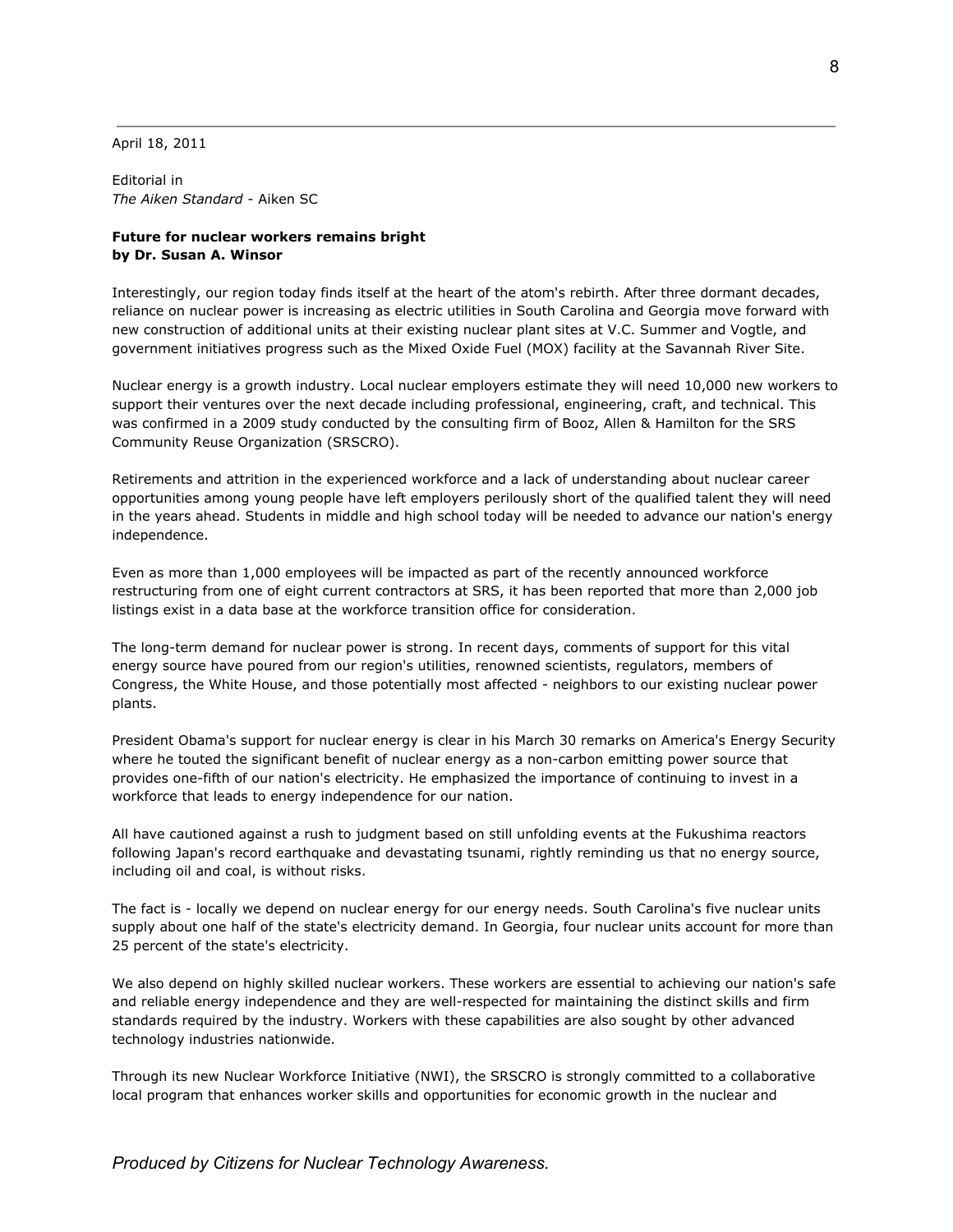technology sectors throughout our region. As our region strengthens its nuclear workforce to support the nation's energy challenge, we are simultaneously building a workforce that is attractive to other advanced technology investment in our community.

The NWI effort - with its slogan "Growing Our Own Through Collaboration" - received a major boost in March when the Department of Energy awarded a grant, as announced by the SRSCRO, for use by five area colleges and universities to train workers for existing and future nuclear-related and other high technology jobs.

The grant funds will be shared by Aiken Technical College, Augusta State University, Augusta Technical College, University of South Carolina Aiken, and University of South Carolina Salkehatchie. The DOE grant is timely in helping these educational institutions gear up to provide the training needed to ensure the workforce is ready for future jobs in government and commercial nuclear facilities and other high-tech opportunities.

The five colleges also are partnering with DOE in science, technology, mathematics, and research through a formal Memorandum of Understanding which acknowledges a long-term goal of expanding opportunities for joint work and support.

Importantly, this is the first time area colleges from both sides of the Savannah River have collaborated on a grant, underscoring a strong, unified commitment to regional workforce development.

As a region, we must be sure that the nuclear workers needed in the years ahead will be available. And, just as important, we need to ensure that our local citizens have ample opportunity to successfully compete for these jobs to advance a proven energy technology and to prepare for other high technology industries.

Susan Winsor is President of Aiken Technical College and chair of the SRSCRO Nuclear Workforce Initiative Task Force.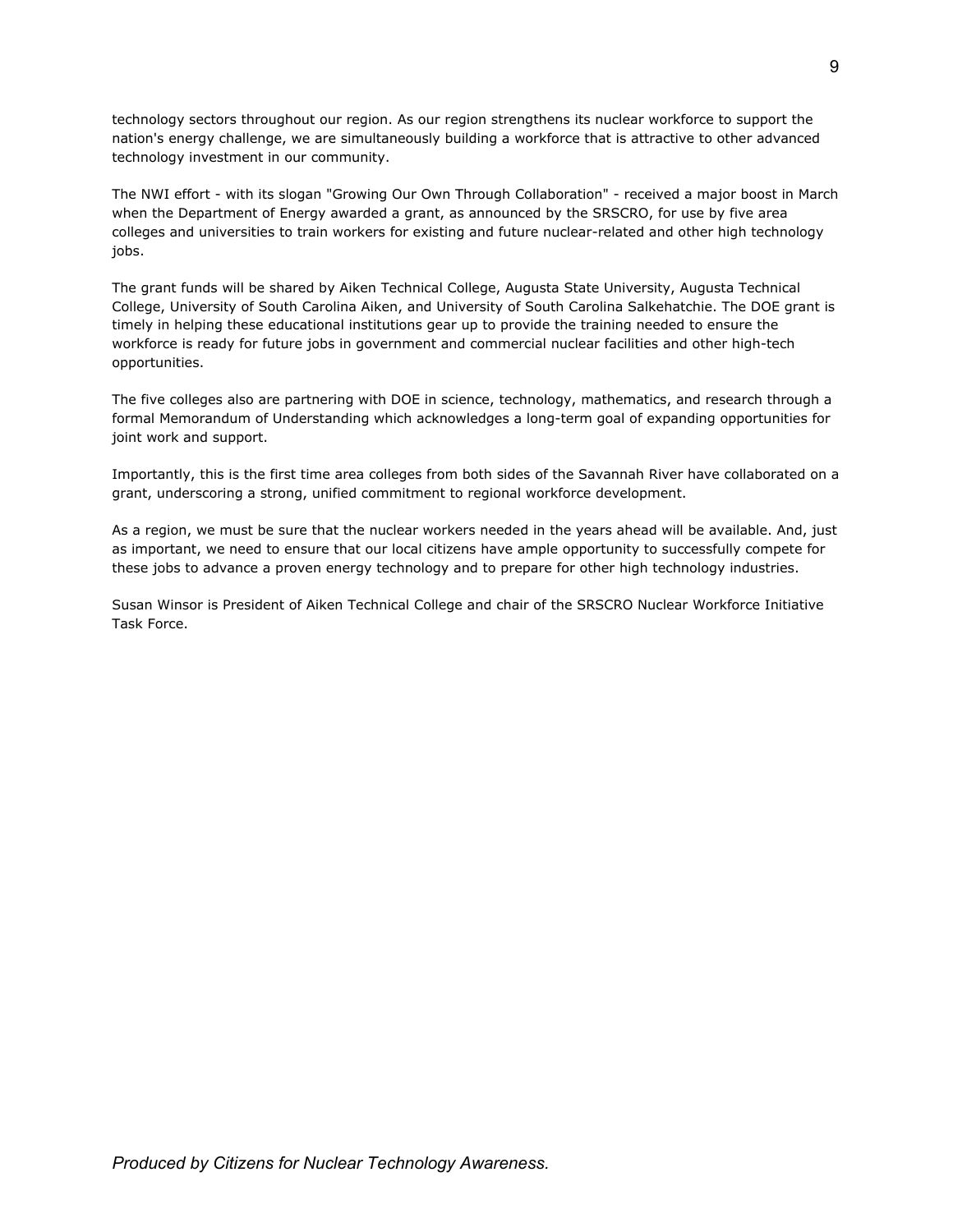April 17, 2011

Guest Column in *The Augusta Chronicle* - Augusta GA

### **Accident in Japan begs for context to stress safety of atomic power**

Josef Stalin is reported to have said, "When one person dies, it is a 'tragedy.' When a million people die, it is a 'statistic.'" Perhaps the sentiment that he expressed explains the seemingly irrational opposition in this country by the anti-nuclear lobby toward nuclear power.

The next person killed in this country in the commercial production of electricity from nuclear power will be the first and the industry is more than half a century old and produces 20% of our nation's electricity. If we ever do have a fatality in the nuclear industry there will be an outcry from some to shut down the plants, congressmen will hold hearings, the Nuclear Regulatory Commission will likely introduce new regulations, all in response to the "tragedy."

The production of the other 80% of our energy over the last half century has resulted in more than one million deaths from carbon based air pollution, oil and gas explosions, coal mining accidents, and petroleum fires. Add to these "statistics" the incredible environmental insult from oil spills, acid mine drainage, mountaintop removal, and solid waste pollution from the combustion of coal and you wonder how otherwise rational people can even consider alternatives to nuclear power. There is an apparent emotional link between nuclear weapons and the use of nuclear power.

The anti-nuclear lobby does not discriminate between the perceived evil of the weapons and what should be the goodness of the energy from nuclear power. Uranium is simply the natural resource that makes both possible. We don't seem to have a similar problem with other natural resources such as iron ore. Iron ore is the starting point for the most murderous weapon in the history of mankind, the machete. It is also the starting point for steel for schools, hospitals, bridges, homes, etc. No one suggests not using steel for the latter purposes because of its role in so much human tragedy.

Something in our collective psyche tells us we should fear radiation, even though we are bathed in it naturally every day by our environment, our granite countertops and our loved ones. Yes, we get measurable doses of radiation exposure from people, especially those with big muscles because the radioactive isotope potassium 40 tends to concentrate in muscle tissue. Even coal fired power plants release more than 100 times more radiation than a nuclear power plant.

Almost all we know about the effects of radiation on human health are derived from epidemiological studies of the survivors of Hiroshima and Nagasaki. You would think with all the emphasis on avoiding exposure to radiation that there would be damning evidence from that study related to such exposures. Actually, the data suggest only a very weak correlation between solid cancer incidence and very high doses of radiation and no correlation between solid cancers and lower levels of exposure. The most convincing correlations indicated higher rates of leukemia (3 per 1000 instead of the expected 2 per 1000) due to the exposure.

Ultimately, decisions about energy choices should be based on risk-reward kinds of analyses. There are risks associated with every decision that we make. Even a decision to do nothing has risk involved. You can decide to go shopping, but there is a finite risk that you will be killed in an auto accident. You can decide to stay home but there is a finite risk that you will be killed while falling down the stairs.

How well we manage real, rather than perceived risks, will determine the safety of our energy future. There is ample evidence to show that the nuclear industry manages those risks extremely well as they continue their outstanding safety record and avoid the aforementioned "tragedy."

*Produced by Citizens for Nuclear Technology Awareness.*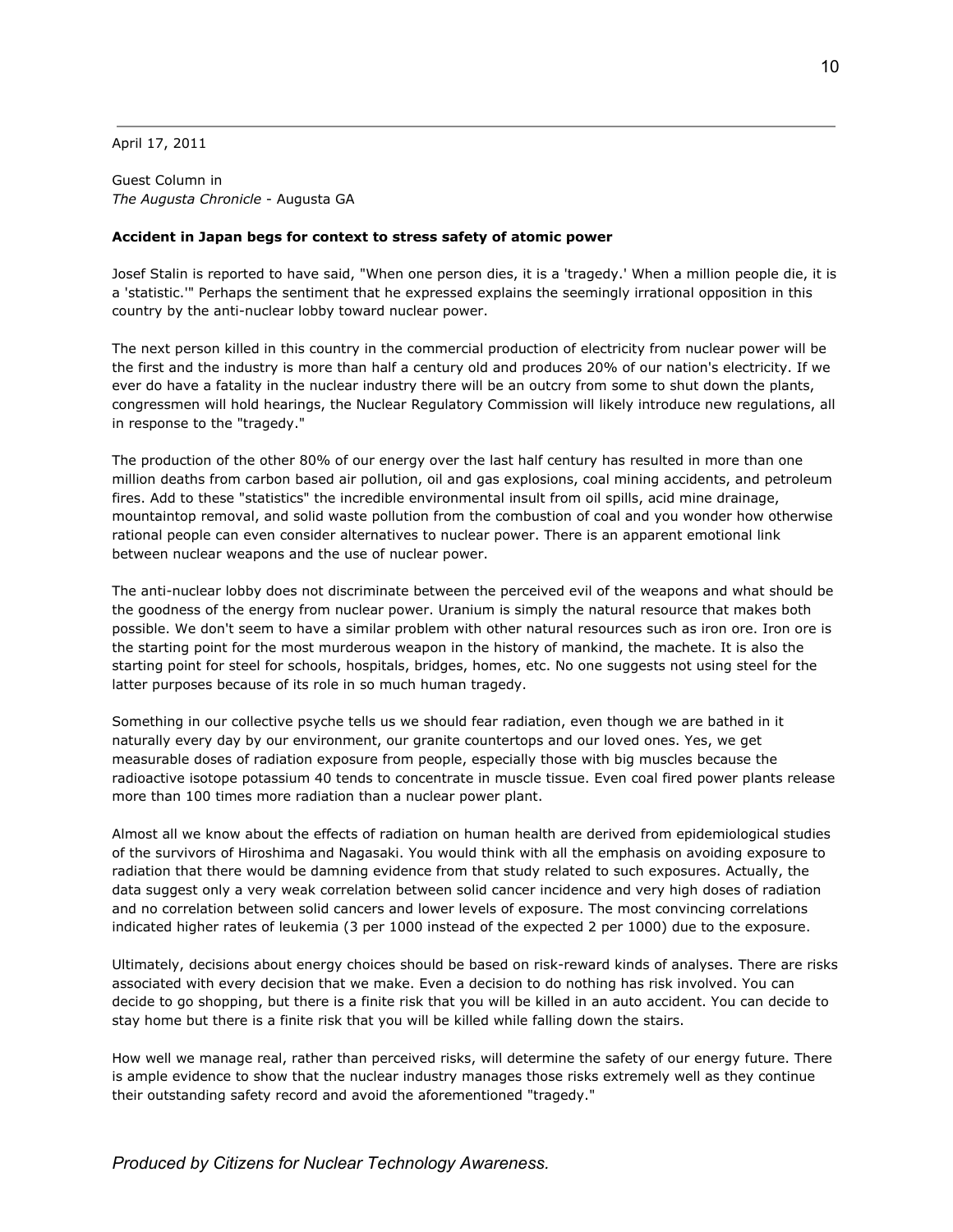Clint Wolfe Citizens for Nuclear Technology Awareness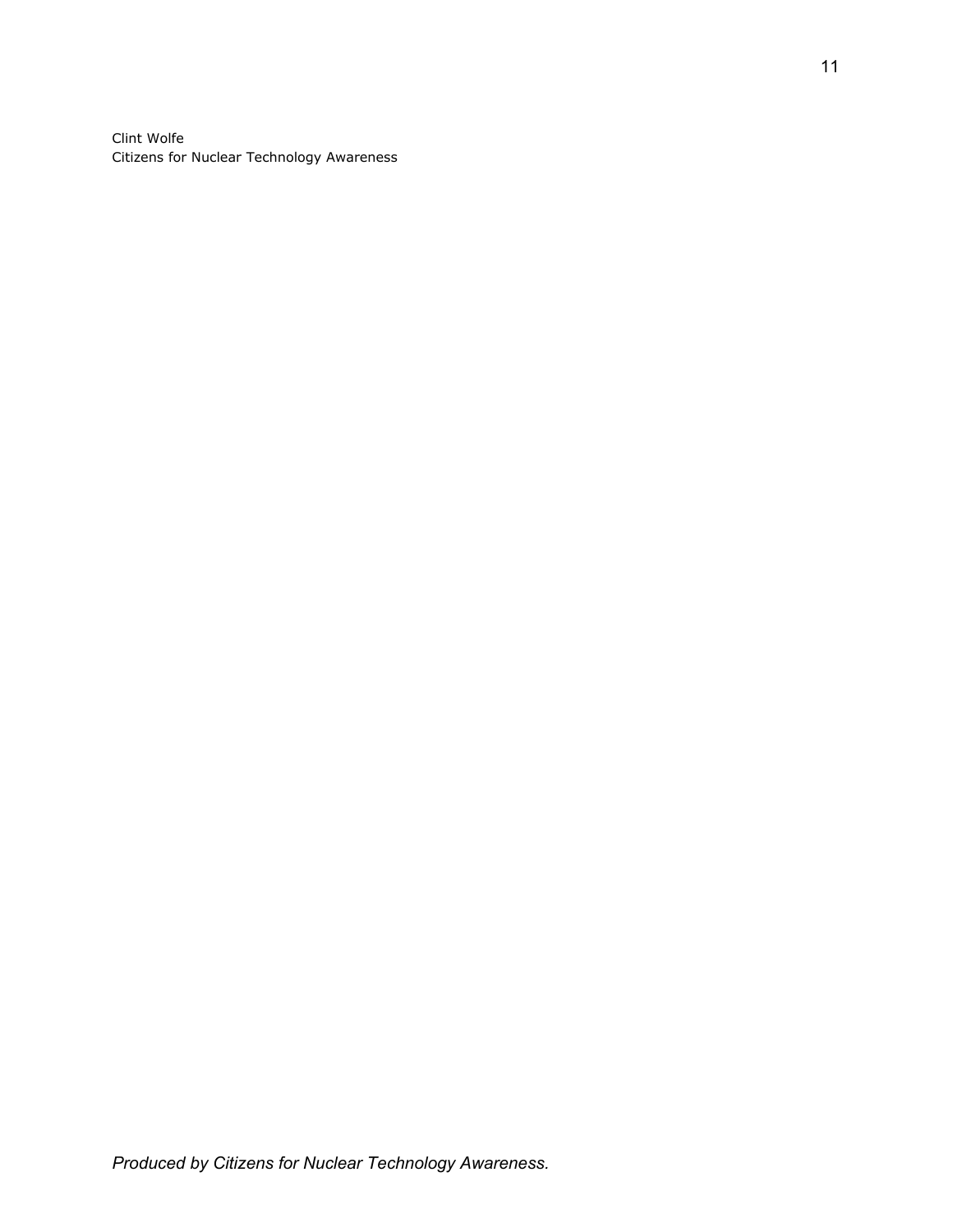April 13, 2011

Letter to the Editor of *The State* - Columbia SC

## **Nuclear threat has been overblown**

The Japanese twin disasters of earthquake and tsunami represented perhaps the most potent "one-two punch" in recorded history. The human tragedy associated with these events was felt by all of us as we witnessed through news accounts the desperate situation of the Japanese people.

Headlines blared on cable TV, "Nuclear crisis grows, 10,000 dead." The immediate conclusion by viewers and apparently the desired conclusion by the news report was that the two facts were somehow related. They, of course, were not. No one died as a result of the reactor accidents.

I believe there may be a silver lining to the nuclear bashing that is sure to come from the anti-nuclear crowd. That silver lining is embodied in access to information that was not available during and after Three Mile Island and Chernobyl. That access is provided by the internet and search engines that can put vast amounts of information at one's disposal.

This time we know because of exhaustive studies of the prior nuclear incidents that the sky is not falling. In fact, other than radiation poisoning involving first responders at Chernobyl, it is not obvious that there were unambiguous human health effects caused by either of the two events. You don't have to take my word for it! That's the silver lining! You can Google "Three Mile Island" or "Chernobyl" and get the facts for yourself!

We should learn what we can from the lessons of Fukushima, incorporate them in our nuclear culture and get on with building new units as quickly as possible.

Clint Wolfe Citizens for Nuclear Technology Awareness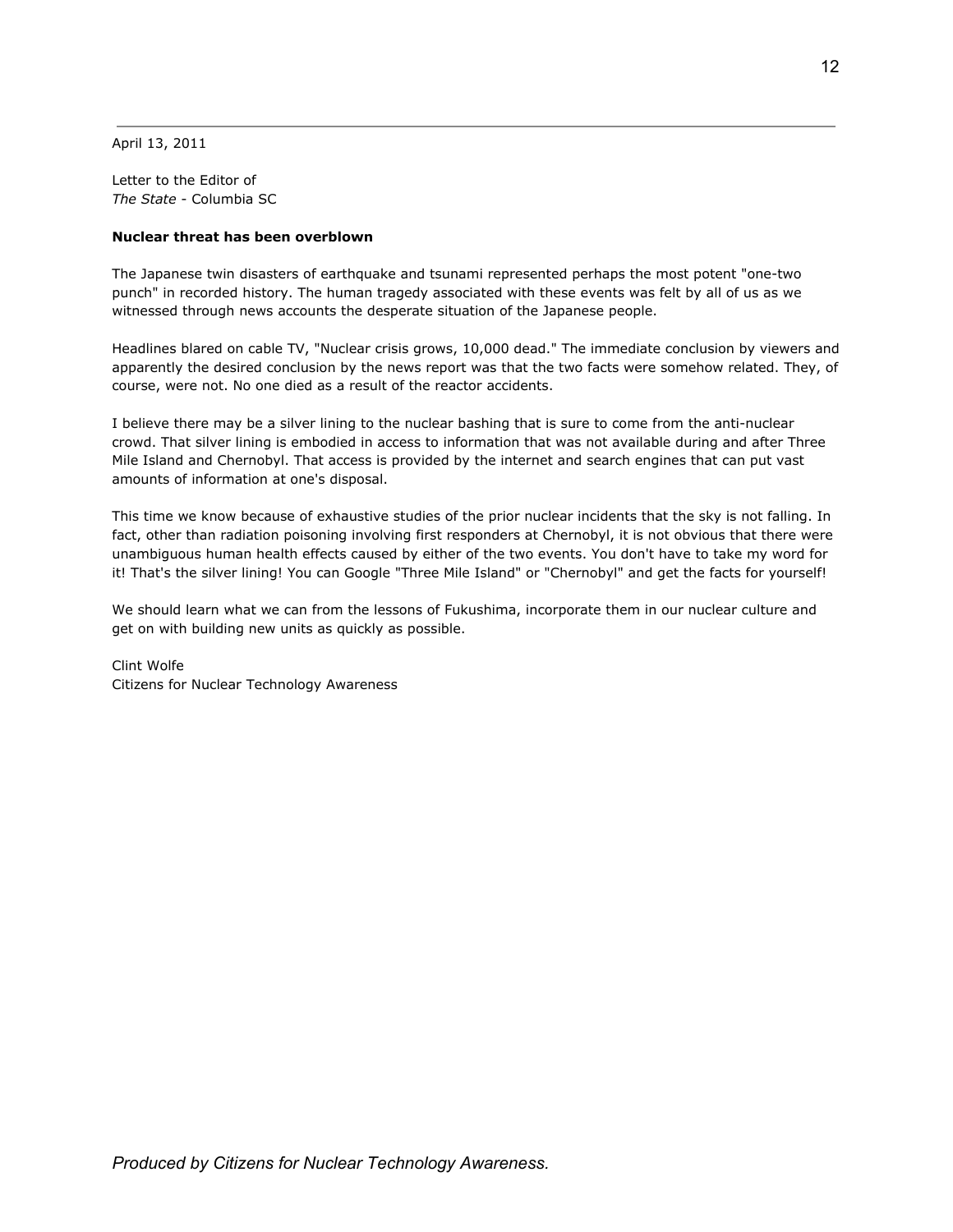April 10, 2011

Editorial in *The Aiken Standard* - Aiken SC

#### **Media Nuclear Hype Misleading**

With the occasional notable exception, the American media's coverage of the Japan nuclear reactor crisis has been irresponsible at best and terroristic at worst. On an evening CBS Newscast, even Katie Couric (one of my favorites) said that the nuclear crisis in Japan had now overshadowed the earthquake and tsunami. In whose twisted mind?

We all watched in horror as the twin disasters of a gigantic earthquake followed by an enormous tsunami swept Japanese people and towns to destruction. Our hearts were heavy with compassion for the plight of these victims whose numbers were likely to build to more than 25,000. To place the nuclear incident in the same category as this human tragedy is to minimize the importance of human life.

Anyone who wants to write the definitive account of the Japanese nuclear plants' story following the earthquake and tsunami will have to wait a while for clarity with regard to the sequence of events. However, it is not too early to make some observations about how we are all getting our information about these events. Much of the media coverage is provided in a sensational manner by people who are used to covering less technical issues. The nuclear community doesn't make it any easier for the uninitiated as there have been at least six different units used in the reporting thus far to describe radiation levels [Curies, Becquerels, RADs, Grays, Sieverts, Rems, and their associated fractions, m(milli) and u(micro)].

It is small wonder then that there is confusion about radiation levels and what is normal versus worrisome versus alarming. For the rest of this story I will speak in millirem (mrem), largely because I am old-fashioned and I can't think in Becquerels or Grays. We can place the exposures in perspective if we realize that one chest x-ray delivers about 10 mrem, a full dental exam about 160 mrem, and a mammogram about 250 mrem.

When I started in the nuclear business many years ago, nuclear workers who would help conduct inspections during outages were allowed 10,000 mrem of accumulated exposure annually. Because the pay was good and workers were out of work if they got more than 10,000 mrem, some were inclined to doctor their records so they could get more work. These were referred to in the trade as "crispy critters." The federal government later reduced the annual occupational dose for federal nuclear workers to 5,000 mrem which is where the limit is today, well below any credible estimate of a potentially harmful level. Not content to just comply, the Department of Energy sets a limit of 2,000 mrem for its workers. The average occupational radiation dose at the Savannah River Site for radiation workers is about 60-70 mrem per year in addition to their background dose which is about 300 mrem per year or about 600 mrem per year including medical procedures

Now, how do these stack up against dangerous levels? Half of the people exposed to radiation levels of 450,000 mrem in an acute exposure will die within 3-6 weeks in the absence of medical intervention. This is radiation poisoning. Generally speaking, levels of 10,000 mrem in an acute exposure and 20,000 mrem in a chronic exposure per year are safe and represent the thresholds for observable increases in human cancer. Naturally occurring background levels of radiation around the world typically range from 200 to 20,000 mrem per year with no apparent health effects.

When it comes to radiation effects on people, we can hypothesize, but we can't run radiation experiments on humans to determine causal relationships. We can however, look at preceding major radiation exposures and infer from the medical evaluations of these populations the nature and severity of the health effects.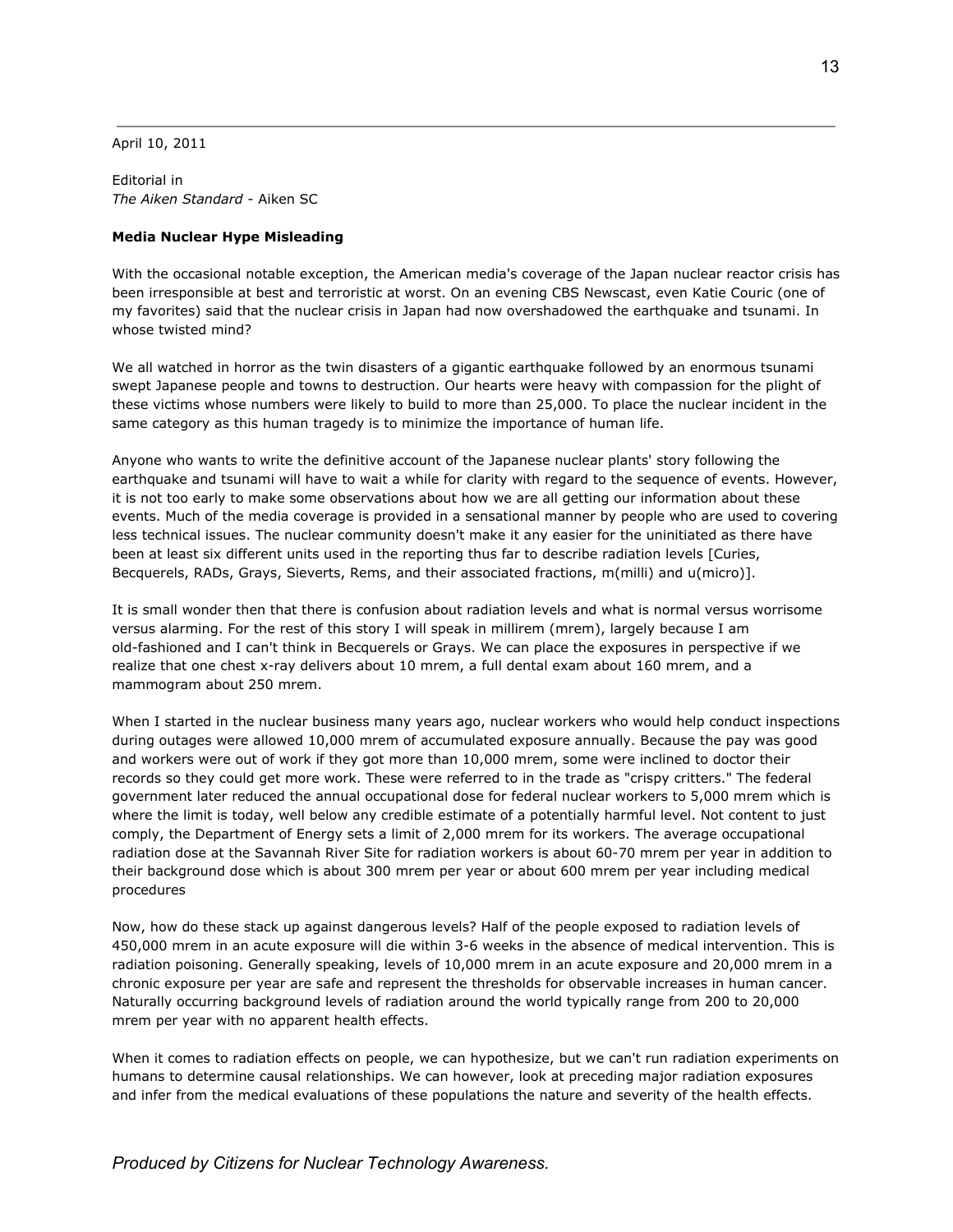The most definitive study was performed on 86,572 survivors (the cohort) of Hiroshima and Nagasaki by the Radiation Effects Research Foundation. In the medium to high exposure category (30,000 mrem to 600,000 mrem) after 45 years of follow-up, the study expected 7,244 deaths from solid cancers if there were no effects of the exposure. They found 7,578 deaths, so they attribute 334 deaths from solid cancers to the effects of the radiation. Epidemiological studies typically have a 3-5% margin of error, but let us assume the attribution is exactly correct. This means that a member of the cohort was 0.4% more likely to die of a solid cancer than an individual not exposed to such high levels of radiation.

The message is that the correlation between radiation doses and morbidity are very weak at very high doses and nonexistent at lower doses of radiation. The health impacts on humans from the radiation released from the Japanese reactors will be negligible with the possible exception of impacts to the plant workers. People in Illinois who are trying to buy potassium iodide as an antidote for radiation exposure caused by the Japanese reactors are victims of a colossal hoax.

Clint Wolfe Citizens for Nuclear Technology Awareness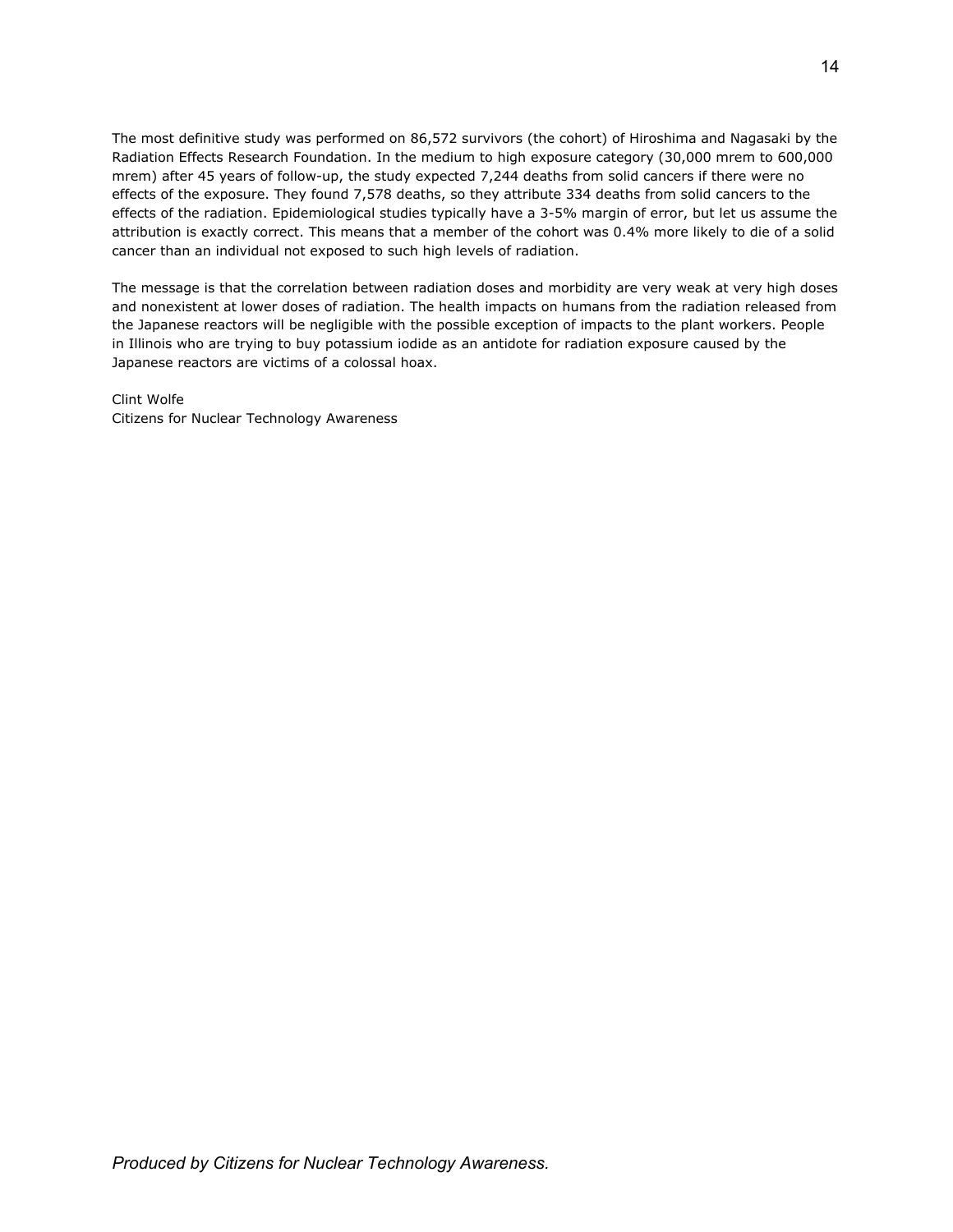March 15, 2011

Letter to the Editor *The Aiken Standard* - Aiken SC

### **Headline unnecessarily alarming**

I read in the banner headline on the front page of the March 10 Aiken Standard : "Five MOX violations discovered." The headline above the article on page 2A read "Review finds five violations at MOX facility." The accompanying article by Anna Dolianitis, staff writer for the Standard was well written and basically portrayed that the review was yet another good report on the contractor's performance if one understands that the findings were of the lowest significance of four levels that the Nuclear Regulatory Commission tracks.

This number of relatively minor findings in a \$4.8B project is an excellent report card. Headlines are supposed to grab attention, and I suppose "Project Continues Outstanding Performance" doesn't pass the test.

Clint Wolfe, Executive Director Citizens for Nuclear Technology Awareness (CNTA) Aiken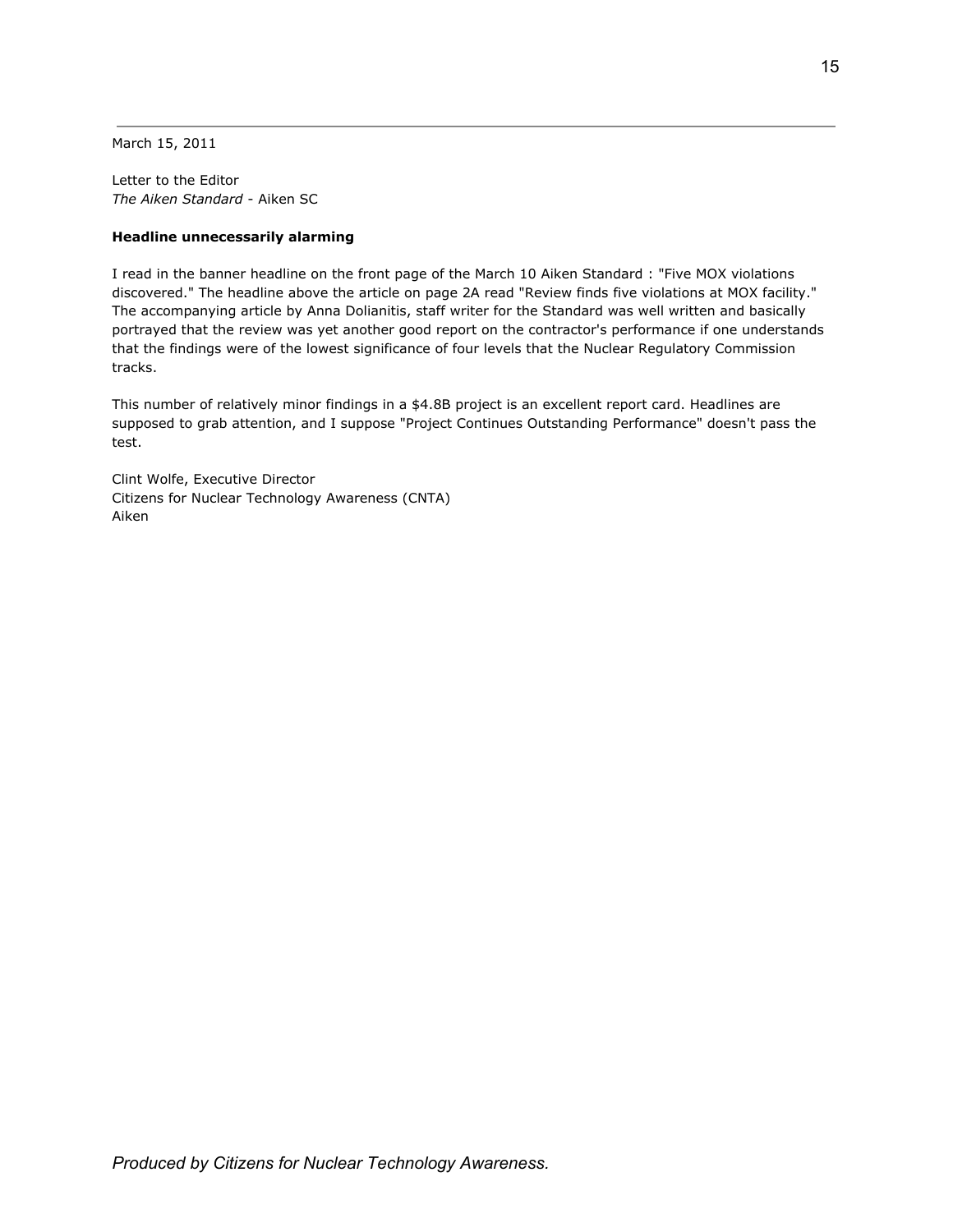February 28, 2011

Editorial *The Aiken Standard* - Aiken SC

### **President's 2012 Budget Request for SRS Lacking**

The Savannah River Operations Office of Environmental Management (EM) of the Department of Energy (DOE) unveiled their guidance for funding at SRS for 2012 this past week. Dr. David Moody, the DOE site manager, will have to examine the cards he has been dealt and try to make the most out of a budget proposal that does not fully meet the needs that many believe are crucial to our nation's well being.

Let us look at the priorities of EM at the site. I'll list them in the order that I believe they exist on DOE's priority list, but that is sort of like asking parents to rank their children as to which they love the most.

First we have commitments to stabilize the high level liquid waste; next, the successful completion and operation of the Salt Waste Processing Facility which is integral to meeting the first priority; number three is to meet commitments to ship targeted amounts of transuranic waste to the Waste Isolation Pilot Plant (WIPP) in Carlsbad, N.M.; next is to provide research, development and demonstration (RD&D) capability for the back end of the commercial nuclear fuel cycle; and the fifth one would be to achieve a targeted footprint reduction of 75% in 2012.

Let me draw your attention to the fourth one on the list, RD&D. Ordinarily, that priority might read "process and package uranium and plutonium bearing materials" or "process foreign and domestic research reactor fuel in H-Area." H-Area includes the chemical processing facilities H-Canyon and HB-Line. As a result of international nonproliferation treaties, SRS has been the recipient of these fuels from the U.S. and other countries as a means of assuring that highly enriched uranium does not fall into the wrong hands. There are currently about 15,000 used fuel rods in L-Area at SRS awaiting processing in H-Area.

At this point I beg your forbearance for taking a jaundiced view of bureaucracy. It seems that somewhere in Washington, DC, someone has decided that to process the used fuel in H-Area would constitute a "new" project. Because the government is likely to be funded by a "continuing resolution" instead of a new budget, "new" projects cannot be funded, ergo, no processing of fuel in H-Area. Now never mind that this noble mission of nonproliferation has been a constant activity in H-Area for two decades, that it satisfies international commitments, and that L-Area is not meant for indefinite storage of this material - regardless, bureaucracy will be served.

Without the fuel processing, H-Area has minimal immediate scope and the inevitable questions are begged about shutting down H-Canyon and HB-Line, a potentially colossal mistake as they are the only facilities this country has capable of recycling used fuel.

H-Area is crucial to the nation's energy security, because it is key to potential activities at SRS that are related to new energy missions such as the development of Small Modular Reactors, the demonstration of nuclear fuel recycling protocols which would increase the energy recovery from the fuel, and to the development of reactors to eventually extract nearly 100% of the energy content of the fuel. The current once through cycle used in U.S. reactors extracts only about 3% of the energy value in the uranium.

The radioactivity of the waste from a combination of recycling and new reactor designs is greatly reduced, which eliminates the need to consider disposal options that invoke periods of thousands or millions of years. SRS personnel already know how to put such waste in a safe configuration as witnessed by the more than 3,000 canisters of defense high level waste encased in borosilicate glass that are currently stored there,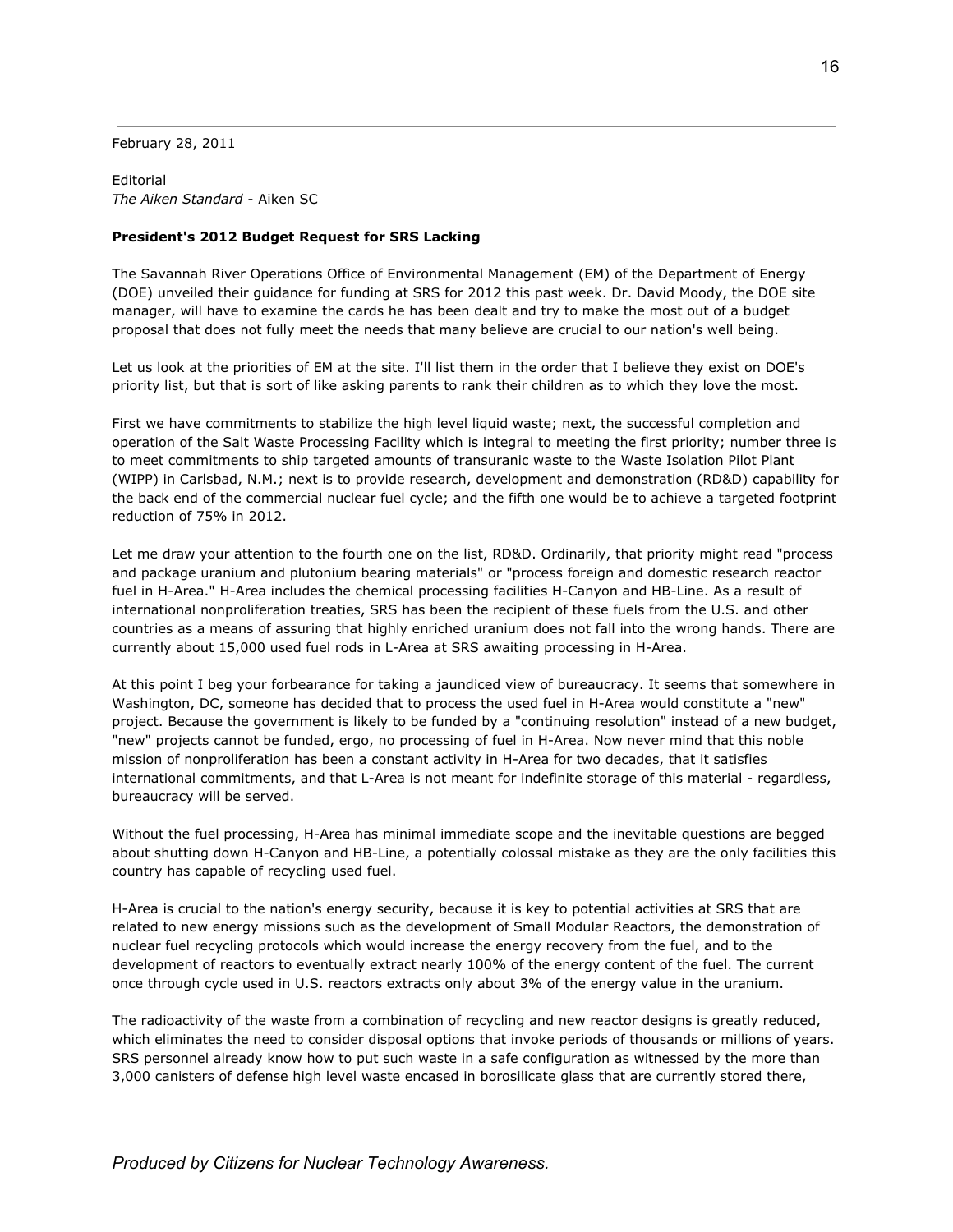ostensibly awaiting removal to Yucca Mountain, but if that option is taken off the table, the good people in Carlsbad, N.M. would like very much for us to send the waste to them.

The people at SRS demonstrably know how to recycle nuclear fuel and render the waste safe for all time and the people at WIPP want that waste sent to them for emplacement in a salt formation that is nearly 250 million years old, a half mile under the surface of N.M. Case closed!

Although the President's Blue Ribbon Commission on America's Nuclear Future is not charged with recommending sites, it is quite likely that one of their recommendations will be to examine the options for recycling protocols for used nuclear fuel. It would be ironic if a bureaucrat in D.C. who has defined continuing to meet 20-year old treaty commitments as a "new" start would preempt such an important potential recommendation from the President's Blue Ribbon Commission.

Faced with this dilemma, DOE has said that it will make no final decision on the future of H-Area until after the Blue Ribbon Commission issues its final report in January 2012 and to its credit is supporting a stance of minimal safe operating condition for H-Area. Even with this approach a few hundred personnel may be reassigned and it is unlikely they could ever be reassembled or their expertise preserved.

I believe Dr. Moody is going to do the very best that anyone could do, given the hand he has been dealt; however, we need to see to it that he gets dealt a new hand. We should ask our government officials at all levels, regardless of political affiliation to get behind an initiative to adequately fund H-Area. Our energy future may depend on it.

Dr. Clint Wolfe, Executive Director Citizens for Nuclear Technology Awareness (CNTA)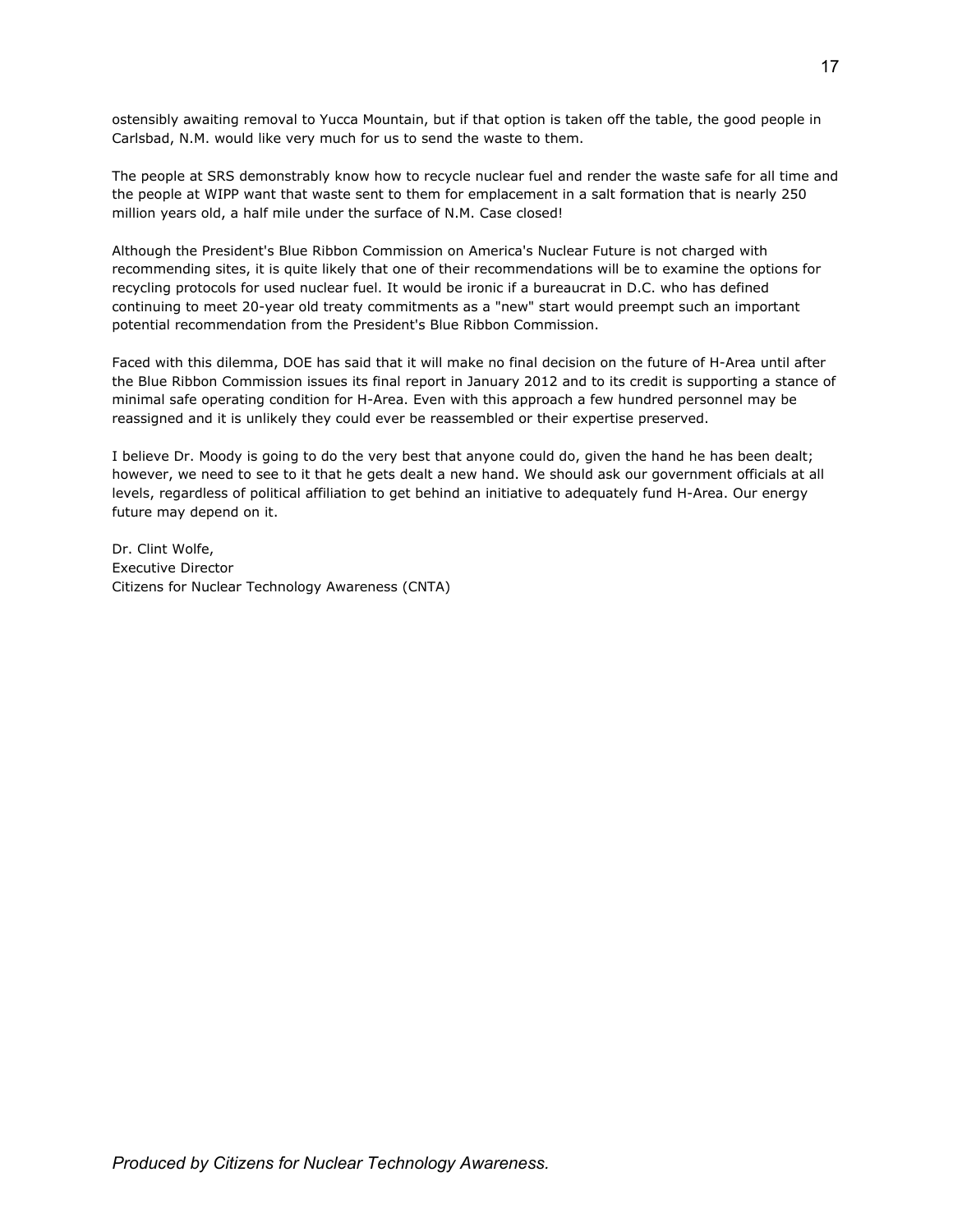February 8, 2011

Letter to the Editor *The State* - Columbia SC

The letter in your Jan. 13, 2011, edition, entitled "Nuclear cleanup very expensive" is somewhat misleading.

The author attempts to tie nuclear weapons legacy clean up to the mission of the Blue Ribbon Commission (BRC) which is basically, "what to do about the commercial nuclear fuel cycle?" The cost of the cleanup of the nuclear weapons legacy waste at the Savannah River Site (SRS) and other DOE nuclear sites is a mortgage that the American people willingly took on decades ago as the Cold War called into question our survival as a nation and as a world. That war was thankfully won by patriots such as those at SRS.

The river pollution to which she refers in each case is a tiny fraction of safe levels determined by the Environmental Protection Agency.

She refers to "weapons grade waste." There is no such thing. Used nuclear fuel is a rich source of energy. That is why it is on the BRC's agenda for closing the fuel cycle.

She says Lindsey Graham supports reprocessing even though George Bush did not. Not true. The Bush administration floated a proposal in 2006 to deal with international oversight of reprocessing. Senator Graham has been a knowledgeable supporter and has encouraged bipartisan cooperation on the issue in partnership with Senator John Kerry (D) of Massachusetts.

Misinformation tends to politicize this important public debate. We don't need that. We need more Graham/Kerry initiatives.

Dr. Clint Wolfe, Executive Director Citizens for Nuclear Technology Awareness (CNTA)